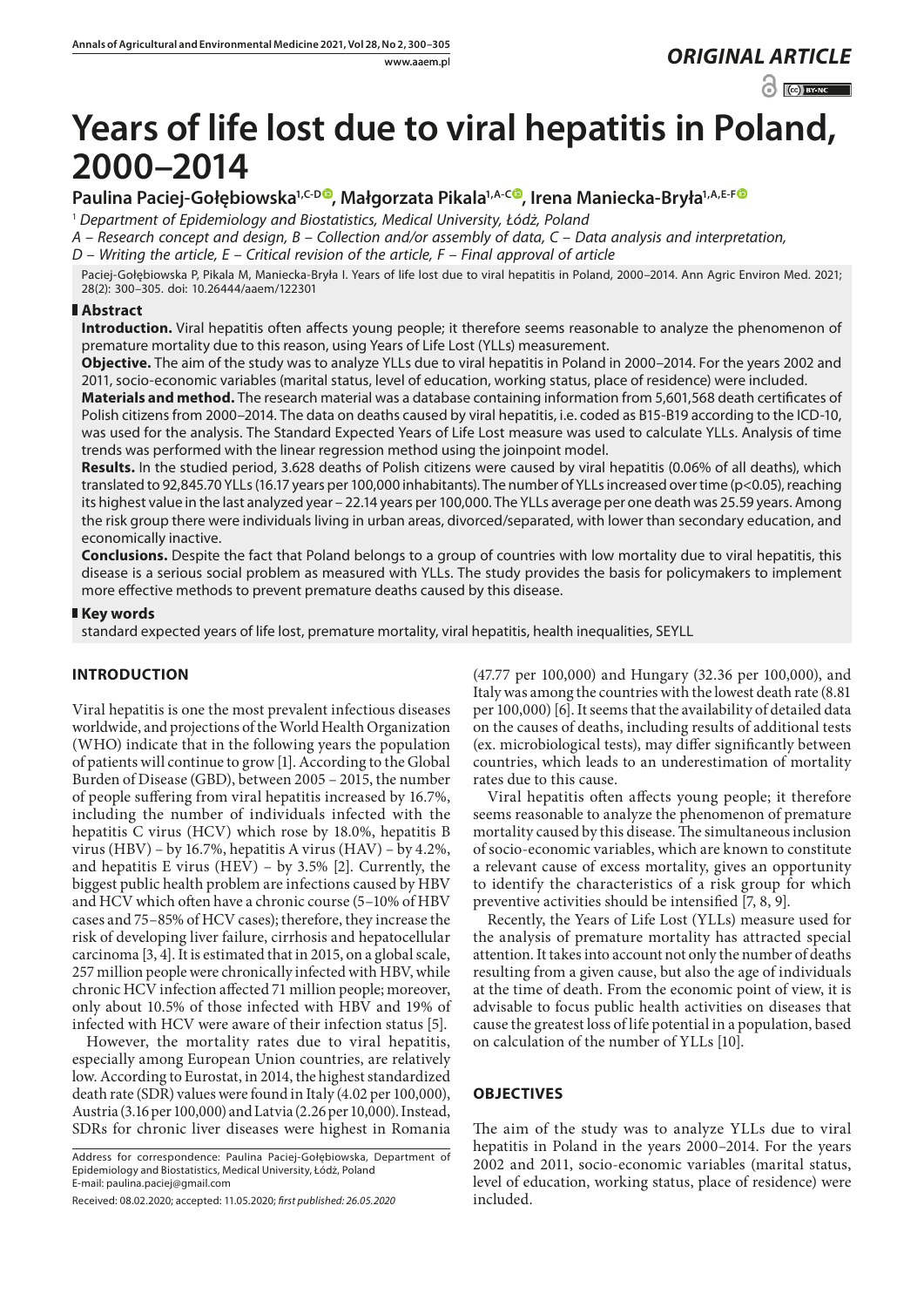Paulina Paciej-Gołębiowska . Years of life lost due to viral hepatitis in Poland, 2000–2014

#### **MATERIAL AND METHODS**

The research material was a database containing information collected from 5,601,568 death certificates of Polish citizens from the years 2000–2014, provided by the Central Statistical Office in Poland. The data on deaths caused by viral hepatitis, i.e. covered by codes B15-B19 according to the International Classification of Diseases and Related Health Problems -  $10^{th}$ Revision (ICD-10), was used for the analysis. It included the following:

- B15 acute hepatitis  $A$
- B16 acute hepatitis B
- $\bullet$  B17 other acute viral hepatitis
- B18 chronic viral hepatitis
- B19 unspecified other viral hepatitis

Mortality rates were calculated based on information on the size of the population provided by the Local Data Bank [11]. The standardization of indicators according to age was carried out using the direct method, taking into account the European population (updated in 2013) as the point of reference.

To assess YLLs, the Standard Expected Years of Life Lost (SEYLL) measure was used, and its value was calculated based on the Murray and Lopez method [10]:

$$
SEYLL = \sum_{\chi=0}^{1} d_{\chi} e_{\chi}^{*}
$$

where:

 $e^{x}$ χ – is the average life expectancy for a given age, determined on the basis of a standard population;

 $d\chi$  – the number of deaths at the age of  $\chi$ ;

 $\chi$  – age at death;

I – the oldest age in a given population.

The SEYLL per Person  $(SEYLL_p)$  meter was also used. This is the ratio of SEYLL to the size of the population, and in this study, it was calculated per 100,000 inhabitants.

 $SEYLL$  per Death ( $SEYLL_d$ ), which determines the number of YLLs per one death, was calculated by dividing SEYLL by the number of deaths due to a given cause.

The above-mentioned measures were based on a life expectancy table published by the WHO in 2012, according to which the expected survival for both genders at the age of 0 is 86.02 years [12].

The analysis of time trends was performed with the linear regression method using the joinpoint model, with the application of the Joinpoint Regression Program [13]. Annual percentage changes (APC) in separate time intervals with the corresponding 95% confidence intervals (CI) were calculated for SDR and for SEYLL .

Additionally, for the years 2002 and 2011, YLLs were assessed according to marital status, level of education, working status and place of residence. These years were considered since at that time the last two censuses of the Polish population were taken, and they provided information on the size of the population in particular socio-economic groups [14,15]. Data from the censuses were limited to the population aged 15 or over; therefore, the SEYLL<sub>p</sub> values according to the mentioned variables refer to the population at this age. It should be emphasized that in 2002 and 2011 no deaths caused by viral hepatitis were found in the group of people under 15 years of age.

Area codes identifying places of residence were assigned to two variants:

- urban area:
- • rural area.

Marital status was classified into four categories:

- single;
- married;
- divorced / separated;
- widowed.

Three levels of education were distinguished in accordance with the International Standard Classification of Education [16]:

- less than secondary education (levels 0–2);
- secondary education (levels 3–4);
- university education (levels 5–8).

On the basis of the working status, the following groups were distinguished:

- economically active (working or receiving unemployment benefits);
- economically inactive (using a non-commercial source of income or dependent on another person).

It should be emphasized that one death certificate from 2002 and three death certificates from 2011 lacked data on the employment status. Data on all the other variables were complete.

For each socioeconomic variable, the rate ratio (RR) was calculated as the quotient of SEYLL in the less privileged group to  $SEYLL$ <sub>p</sub> in the more privileged group, with the 95% CI [17].

#### **RESULTS**

In the analyzed years, 3,628 deaths of Polish citizens caused by viral hepatitis were found (0.06% of all deaths) – 2,112 deaths were recorded in men (58.21%), and 1,516 deaths in women (41.79%). For this reason, throughout the studied period, the SDR remained on an almost unchanged level (APC=-0.5; 95% CI: -1.6, 0.7; p=ns), reaching the value of 0.89 per 100,000 inhabitants in 2000 and 0.93 per 100,000 in 2014 – 1.29 and 1.18 per 100,000 men (APC=-0.9; 95% CI: -3.6, 2.0; p=ns), 0.63 and 0.72 per 100,000 women (APC=0.7; 95% CI: -1.1, 2.6; p=ns), respectively. It is worth noting that in the initial period, i.e. between 2000 – 2011, in the group of men, there was a statistically significant downward trend in SDR (APC=-3.5; 95% CI: -5.2, -1.7; p<0.05); however, at a later stage (2011–2014), it was reversed (APC=9.3; 95% CI: -4.5, 25.0; p=ns).

In the analyzed years, viral hepatitis caused 92,845.70 YLLs in total – 58,552.63 years in men (63.06%) and 34,293.07 years in women (36.94%). During this time,  $SEYLL$ <sub>p</sub> for the general population showed an upward trend (APC=1.9; 95% CI: 0.8, 3.2; p<0.05), reaching its highest value in the last year of the study – 22.14 years per 100,000 people. Similarly, SEYLL<sub>r</sub> values increased over time in both genders (for men: APC=2.0; 95% CI: 0.8, 3.2; p<0.05, for women: APC=2.0; 95% CI: -0.1, 4.2; p=ns),and were highest in 2014 – 28.72 years per 100,000 men and 15.97 years per 100,000 women. The average value of  $SEYLL$ <sub>p</sub> for the entire examined period was 16.17 years per 100,000 people – 21.07 years per 100,000 men and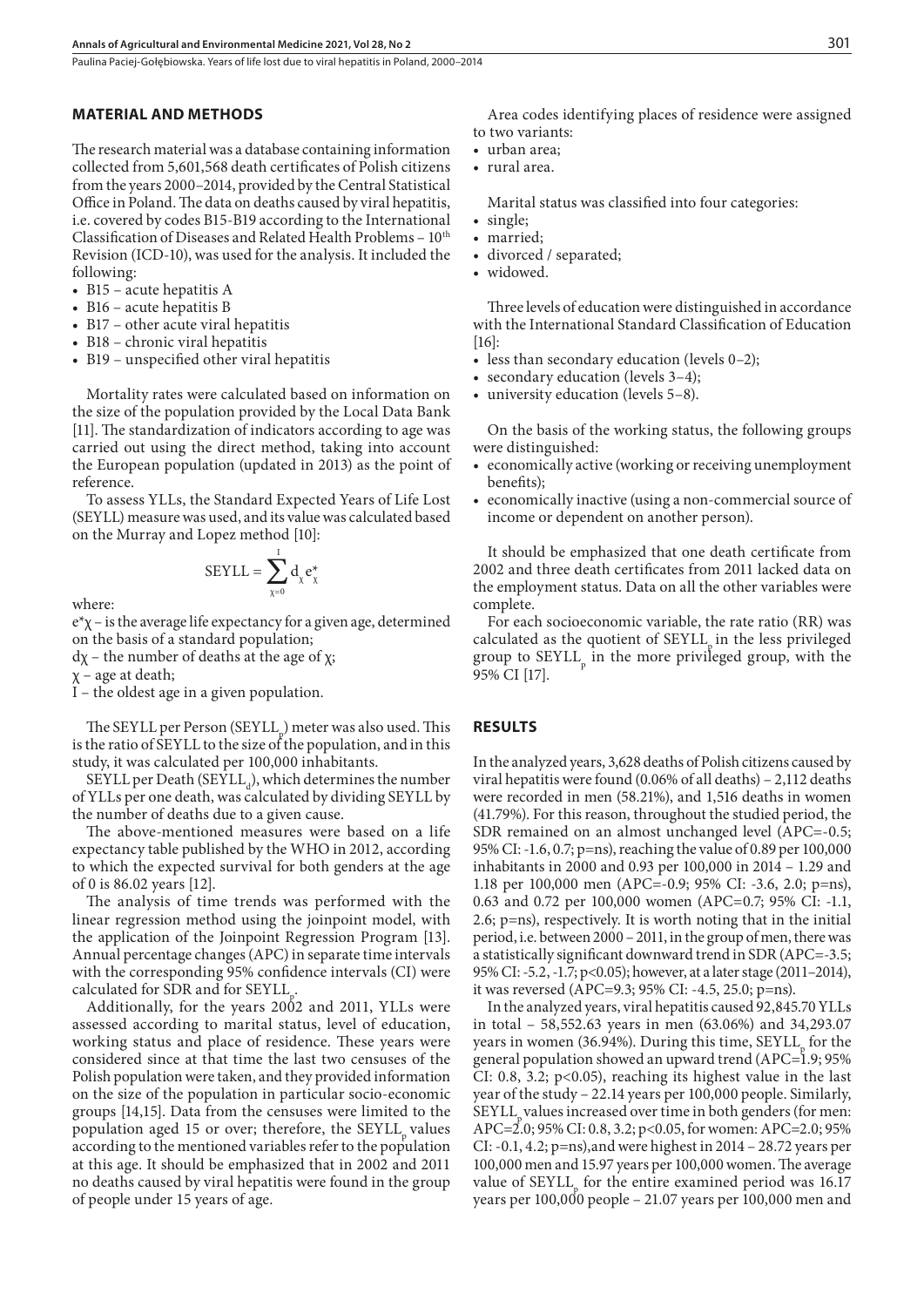

**Figure 1.** Years of Life Lost due to viral hepatitis in Poland in 2000–2014 by gender (per 100,000)

11.57 years per 100,000 women (Fig. 1). The average number of YLLs per one death  $(S>EYLL_d)$  was 25.59 years – every man who died due to viral hepatitis in the studied time lost 27.72 years, whereas every woman lost 22.62 years.

The highest number of deaths in the discussed group of diseases was due to chronic viral hepatitis (B18) – it was the cause of 3,015 deaths (83.10%), which translated to 77,226.43 YLLs (83.18%). Acute hepatitis B (B16) was the cause of 365 deaths (10.6%) and 9,084.80 YLLs (9.78%), other acute viral hepatitis (B17) – 129 deaths (3.56%) and 3,571.93 YLLs (3.85%), unspecified other viral hepatitis (B19) – 115 deaths (3.17%) and 2,810.59 YLLs (3.03%), and acute hepatitis A (B15) – 4 deaths (0.11%) and 151.95 YLLs (0.16%).

Attention is drawn to the changing percentage rates of deaths due to particular diseases over the analyzed years. At the beginning of the study period, chronic viral hepatitis (B18) was the cause of 53.25% deaths, while in the last year of the study it was already the cause of 93.75% deaths. For this reason, also  $SEYLL$  showed an upward trend (APC=5.3; 95% CI: 4.2, 6.5; p<0.05). The described changes over time co-occurred with a decrease in the percentage rate of deaths triggered by other causes, especially by acute hepatitis B (B16) – the percentage of deaths due to this disease dropped from 31.17% in 2000 to 2.19% in 2014, and also SEYLL, showed a downward trend in the analyzed period (APC=-14.9; 95% CI: -18.8, -10.8; p<0.05). Analogous tendencies were observed in both genders [Tab. 1].

The socio-economic characteristics of deaths due to viral hepatitis in Polish citizens aged 15 years and above in 2002 and 2011 are presented in the Supplementary Table.

**YLLs according to place of residence.** Both in men and women, lower  $\operatorname{SEYLL}_\text{p}$  was recorded in rural residents than

in people living in urban areas.  $SEYLL$  for men living in rural areas reached the value of 4.93 years in 2002, and increased to 7.23 years in 2011, and in urban inhabitants it was 25.63 and 34.72 years, respectively. RR in urban residents was 2.56 in 2002 and increased to 3.47 in 2011. In women,  $SEYLL$  among rural inhabitants amounted to 7.86 years in 2002 and 5.84 years in 2011, while in urban ones it was 13.45 and 19.07 years – this translated into an increase in RR in this group from 1.71 to 3.26, respectively [Fig. 2, Tab. 2].

**YLLs according to marital status.** In both analyzed years, in men the smallest  $SEYLL$ <sub>p</sub> values were observed in those who were single (17.74 years in 2002 and 19.42 years in 2011). In 2002, the highest  $SEYLL$ <sub>p</sub> was recorded in widowed men (54.73 years with a decrease to 28.97 years in 2011), and in 2011, in divorced/separated men (77.77 years, with the value of 47.59 years in 2002). RR in the group of widowed men dropped from 3.09 in 2002 to 1.49 in 2011, and in divorced/separated men it rose from 2.68 to 4.00, respectively. In women, the lowest  $SEYLL$ <sub>p</sub> was also observed among those who were single (3.63 in 2002 and 5.27 in 2011), whereas the highest among widows (28.39 in 2002 and 26.44 in 2011), and among divorced/separated individuals (27.23 in 2002 and 36.54 in 2011). RR in widows dropped from 7.83 to 5.02 and in divorced/separated persons from 7.51 to 6.94.

**YLLs according to level of education. A**nalysis of YLLs according to the educational level revealed the lowest SEYLL values in men with university education (14.60 years in 2002 and 16.30 years in 2011), and higher values in men with less than secondary (24.40 years in 2002 and 33.43 years in 2011) and secondary education (24.35 and 32.12 years, respectively). RR for men with less than secondary education was 1.67 in 2002 and increased to 2.05 in 2011, and for men with secondary education it increased from 1.67 to 1.97, respectively. In women,  $SEYLL$ <sub>p</sub> was also the lowest in the group with higher education  $(1.98 \text{ years in}$  $2002$  and  $8.92$  years in 2011). In 2002, the highest SEYLL values were recorded in women with less than secondary education (16.51 years with a decrease to 15.97 years in 2011), while in 2011 in women with secondary education (18.17 years, and 10.33 years in 2002). RR in women with less than secondary education dropped from 8.32 in 2002 to 1.79 in 2011, and in women with secondary education from 5.21 to 2.04, respectively.

**YLLs according to working status.** Being economically active was associated with a smaller loss of years of life than being economically inactive.  $\text{SEYLL}_\text{p}$  among economically

**Table 1.** Time trends of Years of Life Lost due to viral hepatitis in Poland in 2000–2014 by cause, according to ICD-10

|                                         | Men                            | Women                       | Total                       |
|-----------------------------------------|--------------------------------|-----------------------------|-----------------------------|
| Causes of death                         | APC (95% CI)                   | APC (95% CI)                | APC (95% CI)                |
| Acute hepatitis B (B16)                 | $-13.3$ * ( $-17.5$ ; $-9.0$ ) | $-18.4*$ ( $-24.5: -11.9$ ) | $-14.9*$ ( $-18.8: -10.8$ ) |
| Other acute viral hepatitis (B17)       | $-16.0$ ( $-32.3; 4.3$ )       | $-5.9$ ( $-15.6$ ; 5.0)     | $-6.3$ ( $-12.8$ ; 0.8)     |
| Chronic viral hepatitis (B18)           | $5.6*(3.9; 7.3)$               | $4.9*$ (3.1; 6.8)           | $5.3*$ (4.2; 6.5)           |
| Unspecified other viral hepatitis (B19) | $-18.3(-34.1; 1.3)$            | $-16.8(-30.9; 0.4)$         | $-15.4*$ ( $-24.8: -4.8$ )  |
| Viral hepatitis (B16-B19)               | $1.9* (0.8; 3.2)$              | $2.0(-0.1; 4.2)$            | $2.0* (0.8; 3.2)$           |
|                                         |                                |                             |                             |

APC – Annual Percentage Change; CI – Confidence Interval; \* p<0.05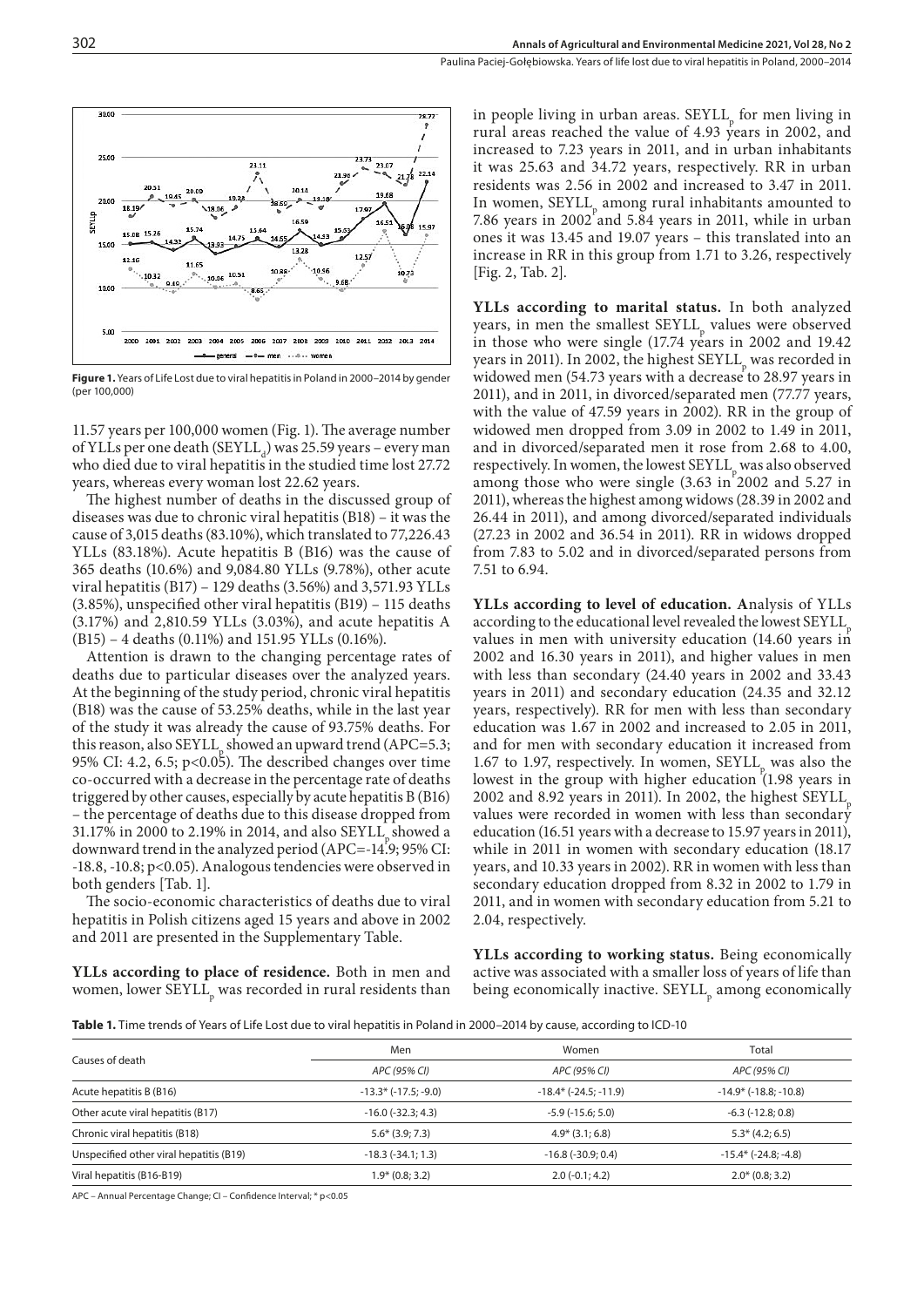Paulina Paciej-Gołębiowska . Years of life lost due to viral hepatitis in Poland, 2000–2014



**Figure 2.** Years of Life Lost due to viral hepatitis among inhabitants of Poland aged 15 years and over in 2002 and 2011, according to socio-economic factors.

| <b>Table 2.</b> Socio-economic inequalities in Years of Life Lost due to viral hepatitis in Poland, 2002 and 2011, by gender |  |
|------------------------------------------------------------------------------------------------------------------------------|--|
|------------------------------------------------------------------------------------------------------------------------------|--|

|                               | Rate ratio [95% confidential intervals] |                   |                      |                      |  |  |
|-------------------------------|-----------------------------------------|-------------------|----------------------|----------------------|--|--|
|                               | Men                                     |                   | Women                |                      |  |  |
|                               | 2002                                    | 2011              | 2002                 | 2011                 |  |  |
| Level of education            |                                         |                   |                      |                      |  |  |
| Less than secondary education | 1.67 [1.46;1.92]                        | 2.05 [1.84; 2.29] | 8.32 [6.27; 11.05]   | 1.79 [1.58; 2.04]    |  |  |
| Secondary education           | 1.67 [1.46; 1.90]                       | 1.97 [1.78; 2.18] | 5.21 [3.92; 6.93]    | 2.04 [1.82; 2.29]    |  |  |
| University education          | 1.00                                    | 1.00              | 1.00                 | 1.00                 |  |  |
| <b>Marital status</b>         |                                         |                   |                      |                      |  |  |
| Single                        | 1.00                                    | 1.00              | 1.00                 | 1.00                 |  |  |
| Married                       | 1.42 [1.31; 1.54]                       | 1.58 [1.47; 1.70] | 2.54 [2.13; 3.03]    | 2.58 [2.23; 2.98]    |  |  |
| Divorced/separated            | 2.68 [2.31; 3.11]                       | 4.00 [3.60; 4.46] | 7.51 [6.04; 9.33]    | 6.94 [5.85; 8.23]    |  |  |
| Widowed                       | 3.09 [2.67; 3.56]                       | 1.49 [1.25; 1.78] | 7.83 [6.54; 9.37]    | 5.02 [4.30; 5.85]    |  |  |
| Working status                |                                         |                   |                      |                      |  |  |
| Economically active           | 1.00                                    | 1.00              | 1.00                 | 1.00                 |  |  |
| Economically inactive         | 14.12 [4.59; 5.88]                      | 2.84 [2.66; 3.03] | 25.90 [20.31; 33.01] | 12.15 [10.23; 14.42] |  |  |
| Place of residence            |                                         |                   |                      |                      |  |  |
| Urban area                    | 5.20 [4.59; 5.88]                       | 4.80 [4.35; 5.30] | 1.71 [1.54; 1.90]    | 3.26 [2.92; 3.64]    |  |  |
| Rural area                    | 1.00                                    | 1.00              | 1.00                 | 1.00                 |  |  |

active men amounted to 4.15 years in 2002 and 12.79 years in 2011, while among inactive men it was 58.56 and 36.32 years, respectively. RR in this group decreased from 14.12 in 2002 to 2.84 in 2011. In women,  $SEYLL_p$  among economically active persons amounted to 4.80 years in 2002 and 15.29 years in 2011, while in inactive individuals it was 39.81 and 27.41 years, respectively. RR in this group decreased from 8.29 in 2002 to 1.79 in 2011.

#### **DISCUSSION**

The predominant causes of mortality in the Polish population, as in other developed countries, are cardiovascular diseases and malignant tumours [18, 19]. For many years, infectious diseases have constituted a small percentage of deaths, not exceeding 1% [20].

Viral hepatitis causes about 0.06% of deaths among Polish citizens annually. In 2000–2014, the mortality rate caused by this disease was 0.93 per 100,000 people, which was lower than the average for EU countries – in 2014 it was 1.40 per 100,000 [6]. The results of the current study confirm that viral hepatitis is a social problem also in countries with low mortality caused by this factor. It was revealed that in Poland in 2000–2014, mortality due to this cause remained at a low, almost unchanged level, but the number of YLLs for this reason was still increasing (p<0.05), with the highest value observed in the last analyzed year.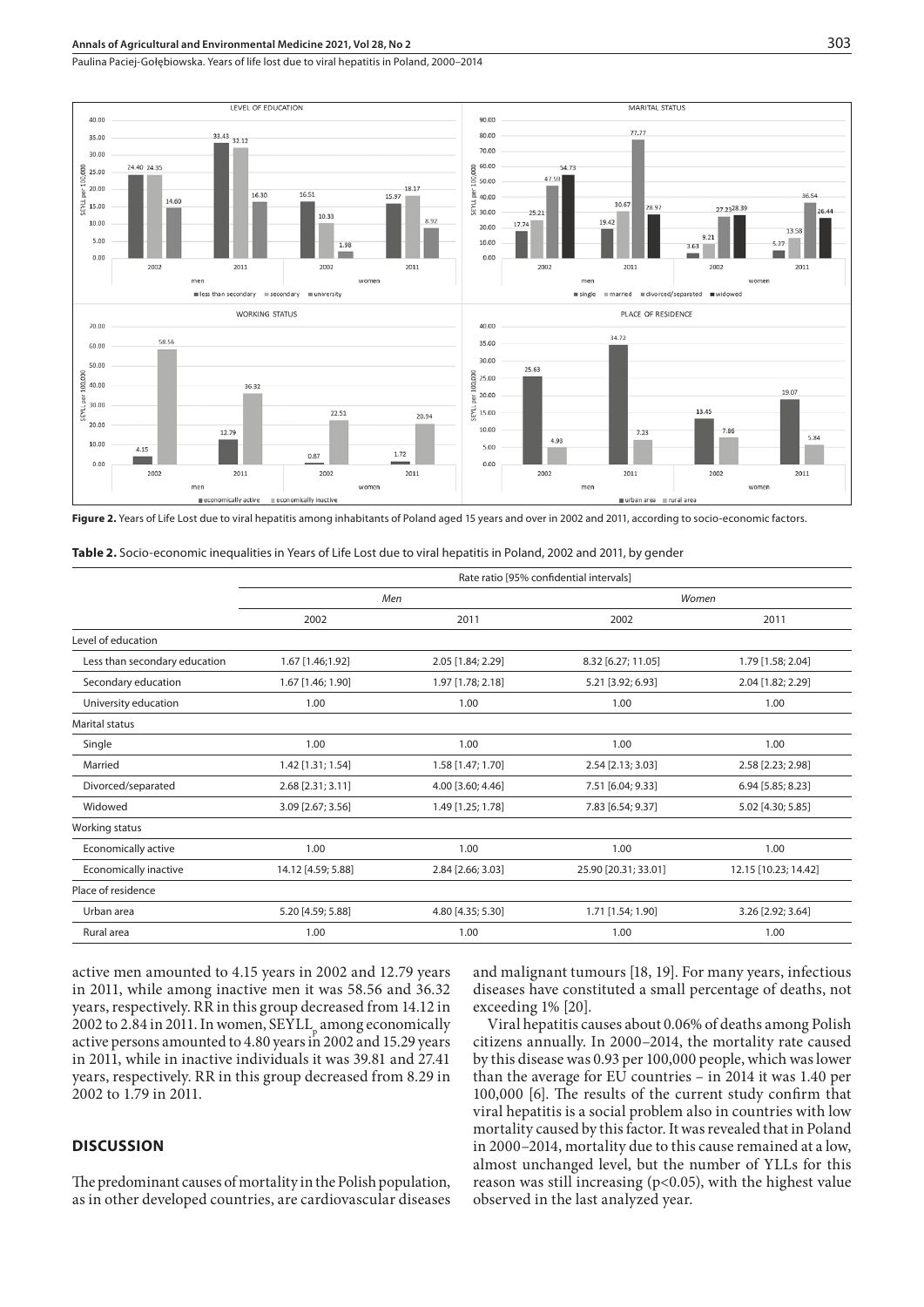Attention is also paid to the increasing share of YLLs due to chronic viral hepatitis, with its decline from other causes, especially acute hepatitis B. Transmission routes of HBV and HCV infection are convergent – this suggests the high effectiveness of the anti-HBV vaccination programme in the Polish population, with a definitely unsatisfactory level of other preventive methods. Epidemiological data indicate that HCV infection in Poland is most often caused by medical procedures – this transmission path was found in 67–75% of cases of infections recorded in 2000–2012. This is an extremely alarming situation. It is estimated that, on average in the EU countries, medical procedures are the cause of only 4% of cases, while about 75% of them occur through intravenous drug injections [21, 22]. In the Polish population, infections triggered this way occur in 6–7.5% of cases [23].

Analysis of the YLLs due to viral hepatitis according to socio-economic variables has shown that the risk group are people living in urban areas, divorced/separated, with lower than secondary education and economically inactive. Moreover, observation of SEYLL, changes over time revealed that the most unfavourable situation is among divorced men with lower than secondary education and is constantly deteriorating. It is possible that in this group insufficient knowledge on the routes of the infection transmission and its oligosymptomatic course results in delayed diagnostics. Apart from that, lack of awareness of the disease complications may be associated with a poorer compliance during treatment. It is also likely that in these patients, additional risk factors affect a worse course of infection. The authors' own study results indicate that the characteristics of a group of people particularly exposed to premature loss of life due to chronic liver diseases, in particular alcohol-related diseases, are similar to that presented above for viral hepatitis [24]. Finally, it should be taken into account that a low socioeconomic status is a significant risk factor for increased general mortality [25, 26].

Apart from an inefficient primary prophylaxis, the problem in the Polish population is also the difficult access to effective treatment of viral hepatitis, especially to directacting antivirals (DAA) [27]. It is recommended that all individuals chronically infected with HCV, regardless of the severity of the disease, should receive treatment, but in Poland, currently mainly people with advanced liver fibrosis are administered DAA [28].

All these aspects are reflected in the extremely high  $SEYLL$ index due to viral hepatitis in Poland. Its average value in 2000–2014 was 25.59 years – 27.72 years in men and 22.62 years in women. In comparison, in 2014,  $SEYLL_d$  due to malignant neoplasms of the digestive system in the Polish population was 20.0 years in men and 17.1 years in women [29]; due to ischemic heart diseases – 18.3 years and 11.3 years, due to cerebrovascular diseases – 17.3 years and 11.5 years [30], due to bladder cancer – 17.0 years and 15.7 years [31], respectively.

**Limitations.**The limitations of the study are mainly imposed by the use of a dataset based on death certificates as a research material. Firstly, the design of the certificate does not take into account comorbidities, which could result in the omission of many deaths where viral hepatitis had a significant role. Secondly, identifying an infectious disease as a cause of death does not imply the necessity of including in the card information on a particular infectious agent responsible for

the development of the disease and, consequently, death. Thirdly, some errors might appear while determining the causes of death and matching the codes according to the ICD-10.

# **CONCLUSIONS**

Despite the fact that Poland is a country with low mortality due to viral hepatitis, this disease is a serious social problem as measured with YLLs. In the study period, the mortality rate was almost unchanged, but SEYLL<sub>p</sub> showed an upward trend (p<0.05), reaching its highest value in the last analyzed year. The increasing share of YLLs due to chronic viral hepatitis, with its decline from other causes, especially acute hepatitis B, is of a concern.

Efforts should be made to provide effective treatment to a greater number of patients, but it is also essential to intensify prevention methods. These, as indicated in the study, should be primarily addressed to people living in urban areas, divorced/separated, with lower than secondary education, and economically inactive.

#### **REFERENCES**

- 1. World Health Organization. Global Health Sector Strategy on Viral Hepatitis, 2016–2021. Geneva, Switzerland 2016. Available from: http://apps.who.int/iris/bitstream/handle/10665/246177/WHO-HIV-2016.06-eng.pdf;jsessionid=7C0A3A82F2D066A73C7691BA668420F 2?sequence=1 (access: 2019.11.03).
- 2. Vis T, Allen C, Arora M, Barber RM, Bhutta Za, Brown A, et al. Global, regional, and national incidence, prevalence, and years lived with disability for 310 diseases and injuries, 1990–2015: a systematic analysis for the Global Burden of Disease Study 2015. Lancet. 2016; 388: 1545–1602.
- 3. Shepard CW, Simard EP, Finelli L, Flore AE, Bell BP. Hepatitis B virus infection: epidemiology and vaccination. Epidemiol Rev. 2006; 28: 112–125.
- 4. Ansaldi F, Orsi A, Sticchi L, Bruzzone B, Icardi G. Hepatitis C virus in the new era: Perspectives in epidemiology, prevention, diagnostics and predictors of response to therapy. World J Gastroenerol. 2014;  $20(29)$ : 9633-9652.
- 5. World Health Organization. Global Hepatitis Report, 2017. Geneva, Switzerland 2017. Available from: http://apps.who.int/iris/bitstream/ handle/10665/255016/9789241565455-eng.pdf?sequence=1 (access: 2019.11.03).
- 6. Eurostat database. Available from: https://ec.europa.eu/eurostat/data/ database (access: 2019.11.03).
- 7. Whitehead M, Dahlgren G. Concepts and principles for tackling social inequities in health: levelling up, part 1. Copenhagen, WHO Regional Office for Europe, 2007. Available from: http://www.euro.who.int/\_\_ data/assets/pdf\_file/0010/74737/E89383.pdf (access: 2019.10.23).
- 8. Pikala M, Maniecka-Bryła I. Socioeconomic inequalities in mortality due to all causes in the working age population of Poland in 2002 and 2011. Med Pr. 2017; 68(6): 771–778.
- 9. Bryła M, Maniecka-Bryła I, Burzyńska M, Pikala M. Years of life lost of inhabitants of rural areas in Poland due to premature mortality caused by external reasons of death 1999–2012. Ann Agric Environ Med. 2016; 23(4): 598–603.
- 10. Murray CJL, Lopez AD. The Global Burden of Disease. A comprehensive assessment of mortality and disability from diseases, injuries and risk factors in 1990 and projected to 2010. Boston: Harvard University Press, 1996.
- 11. Central Statistical Office in Poland. Local Data Bank. Available from: http://www.bdl.stat.gov.pl (access: 2019.10.28).
- 12. Murray CJL, Ezzati M, Flaxman AD, Lim S, Lozano R, Michaud C, et al. GBD 2010: design, definitions, and metrics. Lancet. 2012; 380: 2063–2066.
- 13. National Cancer Institute, Surveillance Research Program, Statistical Methodology and Applications Branch. Joinpoint Regression Program, Version 4.2.0—April 2015.